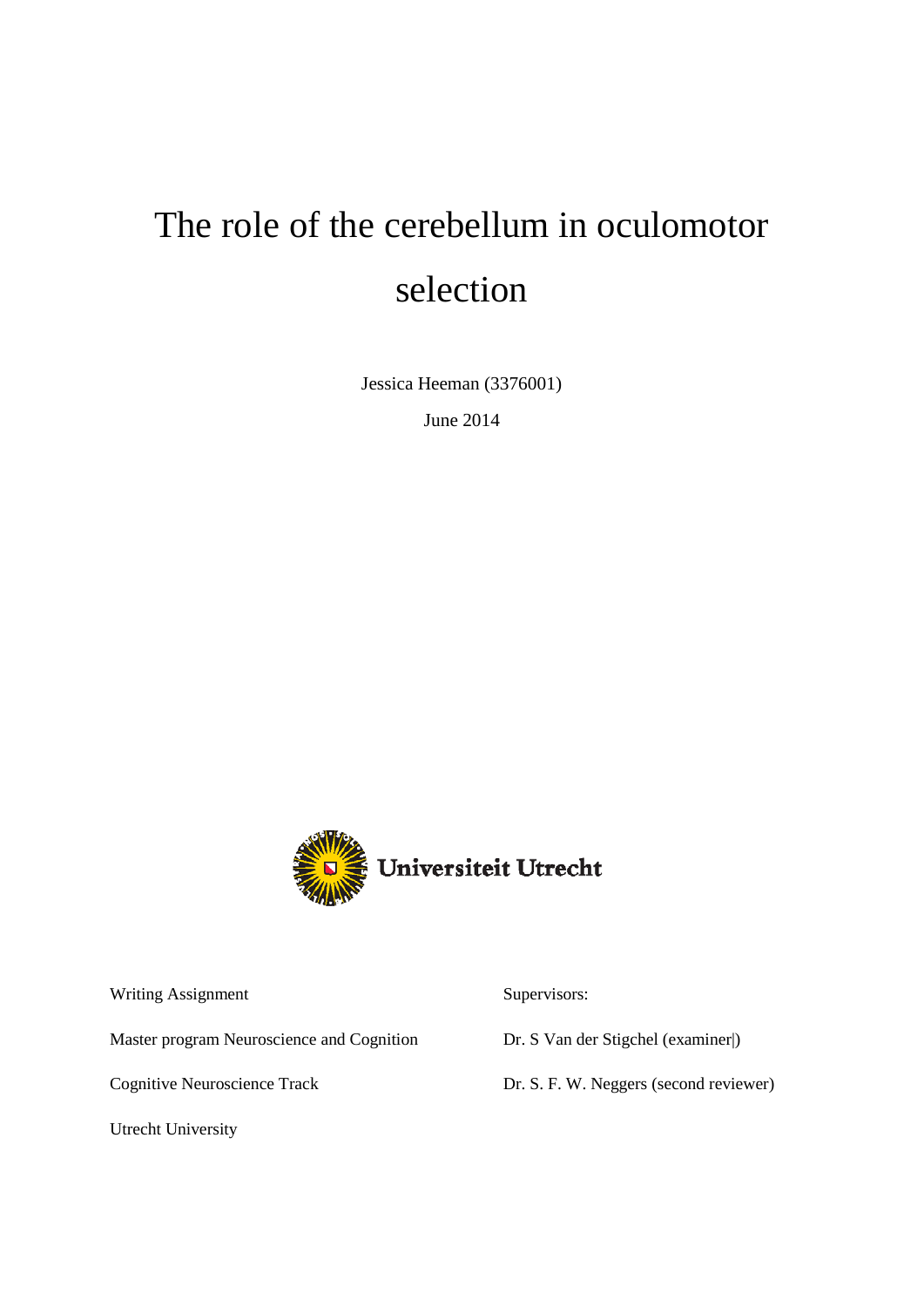## **Summary of the proposed research**

(*please provide in 100 words a summary of the proposed research in English*)

Vision is the dominant percept of humans. We constantly make eye movements to analyse our environment and determine what actions need to be taken and prepared for. Oculomotor response selection is, therefore, crucial to our survival. Although it is known that the cerebellum (CB) plays some role in correctly guiding oculomotor selection it is unclear what its contribution is. In this project the hypothesis is investigated that the CB monitors the integration of exogenous and endogenous information in saccade generation. We will combine fMRI and eye-tracking in a recently validated method to link neuronal and behavioural consequences in one framework.

**Word count: summary 100** *(max. 100)*

# **Keywords**

*(max. 6 keywords that characterize your proposal. Keywords will be used to track reviewers*)

Oculomotor selection; cerebellum; top-down; bottom-up; fMRI; eye tracking; 7 Tesla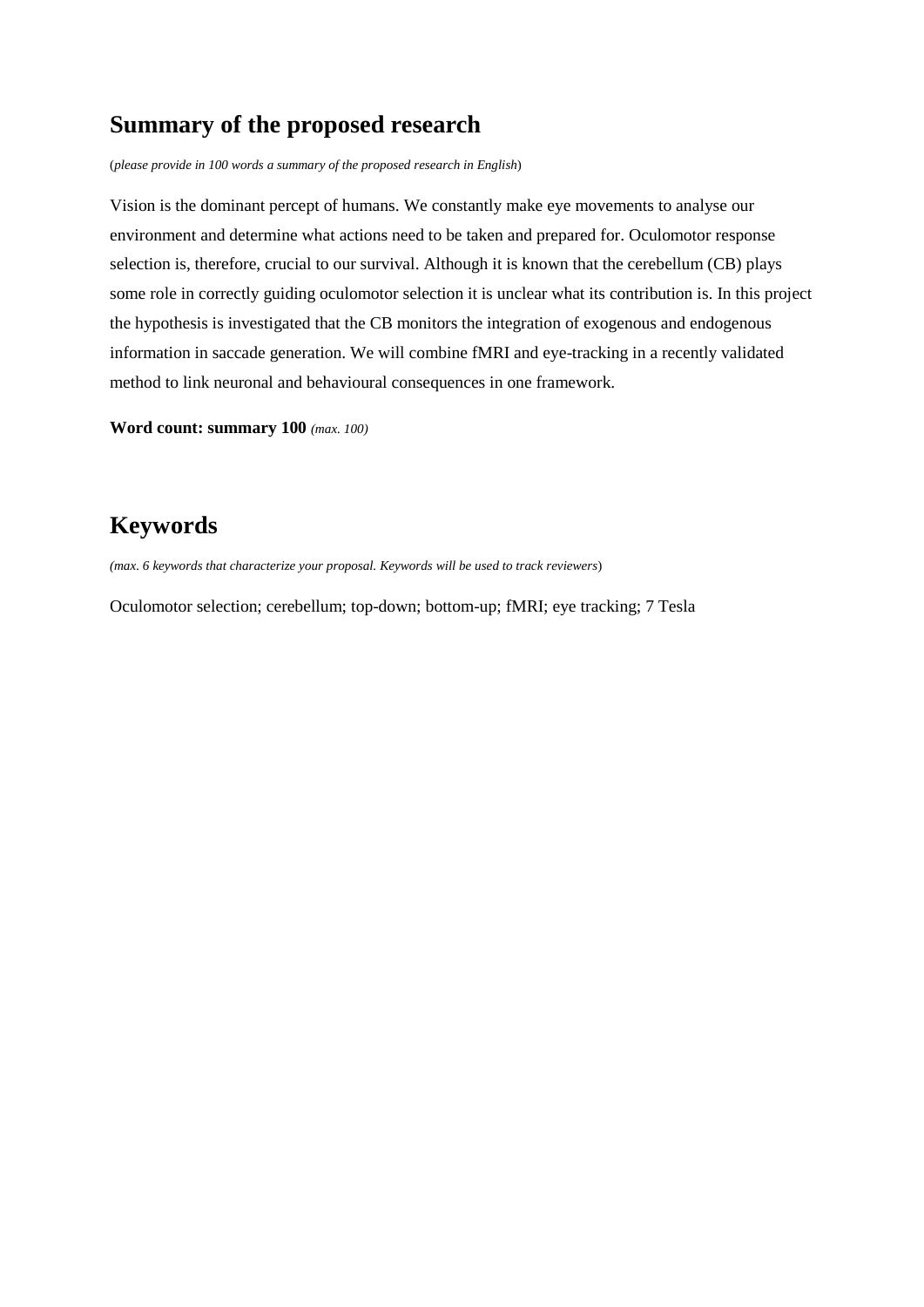### **Research topic**

*Maximum 2,000 words (about 4 pages) for sections 8a (topic) an 8b (approach) together, including footnotes and illustrations but excluding literature references. See also the description of the criteria in the brochure.*

Oculomotor selection is the process which determines where we look at any given time. If we cannot make an eye movement (saccade) to an informative location in our field of view we would get lost in a blur of visual input. Therefore oculomotor selection is fundamental to our ability to survive. Most models of oculomotor selection focus on the cortex in explaining the mechanisms underlying oculomotor selection. The cerebellum (CB), although it contains about half the neurons in our brain and is impaired in many neurological diseases involving oculomotor problems, is largely neglected. Here, a project will be proposed that focuses on the role of the CB in oculomotor selection.

Oculomotor selection is driven by information gathered from peripheral vision  $\frac{1}{1}$  and other perceptual channels e.g. audition  $2$ . The ultimate selection of the goal of our next eye movement is the result of different environmental and internal influences. The process that is said to underlie oculomotor selection is competitive integration. Each item in the outside world (often called bottom-up information) evokes a peak of activation in a saccade map. These peaks are modulated by internal goal-driven factors (also called top-down information). The location that has the highest activation wins the competition and is the goal of our next eye movement<sup>3</sup>. It is known that the CB contributes directly to saccade generation via its connections to the superior colliculus (SC) which is considered the locus of integration of top-down and bottom-up information, the prefrontal cortex (PFC), where higher order cognitive processes take place and to the brainstem, that serves as a relay station for signals to and from the eyes<sup>4</sup>. This implies that the CB, in exerting its influence on saccade generation, employs both top-down and bottom-up information and positions the CB, like the SC, as a point of interaction between endogenous and exogenous components in oculomotor selection. This idea, however, has, to date, received little empirical attention. Although traditional models of saccade generation have incorporated the CB, these models posit different modulatory mechanisms for the CB. For instance, the model for saccade generation by Douglas Munoz<sup>5</sup> and the computational model proposed by Meeter and colleagues 6 both incorporate the CB. But, according to Munoz the CB exerts an excitatory influence on the reticular formation whereas in the Meeter model the cerebellum has an inhibitory influence on the SC neurons and the brainstem omnipause neurons<sup>7</sup>. A third model, the feedforward model of cognitive control in the CB by Ramnani<sup>8</sup>, proposes how the CB, analogue to its role in motor control<sup>9</sup>, contributes to higher cognitive functions. These three models provide a solid conceptual framework in which the CB can operate as a modulatory unit in oculomotor selection.

It is proposed that the dominant role of the CB is regulating the response to discrepancies between the expected outcome of an action and the actual outcome of an action, to essentially ask the important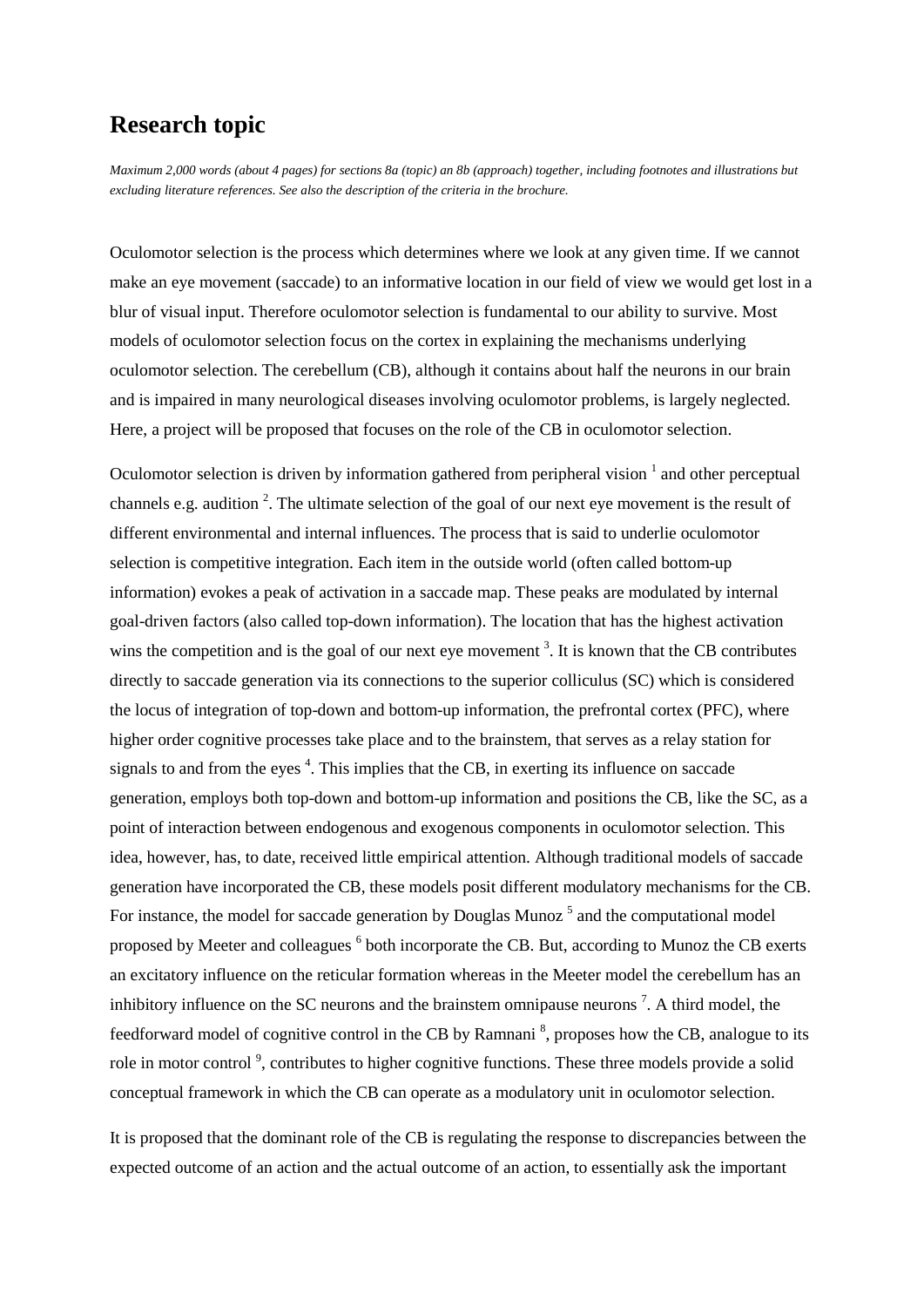question: did I do what I meant to do? The expected outcome is compared to the proprioceptive feedback from the central nervous system and other perceptual channels. In order to compute the expected outcome of a planned action it is hypothesized that the CB utilizes a similar mechanism for competitive integration as the SC. This holds three consequences for the role of the CB in oculomotor selection. First, the CB integrates top-down and bottom-up factors in order to predict the outcome of a response. Second, the predicted outcome is compared to the actual outcome of the response. Third, in case of a discrepancy the CB interferes by making small online corrections on the saccade (a 'shortterm' role) and updating its internal model on which future predictions are based (a 'long-term' role)

<sup>10</sup>. These internal models are, via the thalamus, also relayed to the PFC for better higher order planning in future situations. This cerebellar role implies that e.g. overshooting a target or mistakenly selecting a target that is not informative for your task, will trigger activity in the CB. It also implies that, upon adapting to the requirements of a task (learning), activity in the CB should change. These implications are corroborated by experiments with monkeys by Optican and colleagues  $11$ . They find that monkeys with a cerebellar lesion, depending on the locus of the lesion, lose the ability to correct the amplitude of a saccade to a target after repeated off-target saccade landings (long-term adaptation) or lose the ability to make a corrective saccade when the eye is drifting away from the target (short-term corrections). Lesion studies in humans show that, for instance, overshooting the target of a saccade (hypermetria) is a hallmark of cerebellar defects, especially if the fastigial nucleus or its projections are involved  $12,13$ . Also, the ability to adjust saccade amplitude in response to a changing visual environment (e.g. when putting on glasses) and gaze stability can be affected by cerebellar disease <sup>14</sup>. Anatomical studies show the existence of pathways that are essential for such a cerebellar role. For instance, Crus I and Crus II connect to the PFC  $<sup>8</sup>$ , the oculomotor vermal regions IV to VI area connect</sup> to the motor cortex <sup>15</sup>, the deeper nuclei such as the fastigial nucleus connect to the SC and the floccular region connects to the brainstem<sup>4</sup>. It is therefore expected that, depending on the task demand and the required top-down and bottom-up contribution, different cerebellar areas show activation.

**I, therefore, propose that the CB is essential in monitoring the result of competitive integration of top-down and bottom-up factors and is responsible for short-term corrections and long-term learning and, secondly, that the activation in the CB is anatomically separated consistent with its different anatomical projections.**

### **Approach**

The experimental approach will show the importance of the CB for monitoring the outcome of oculomotor selection and the need to acknowledge this brain region in clinical research in order to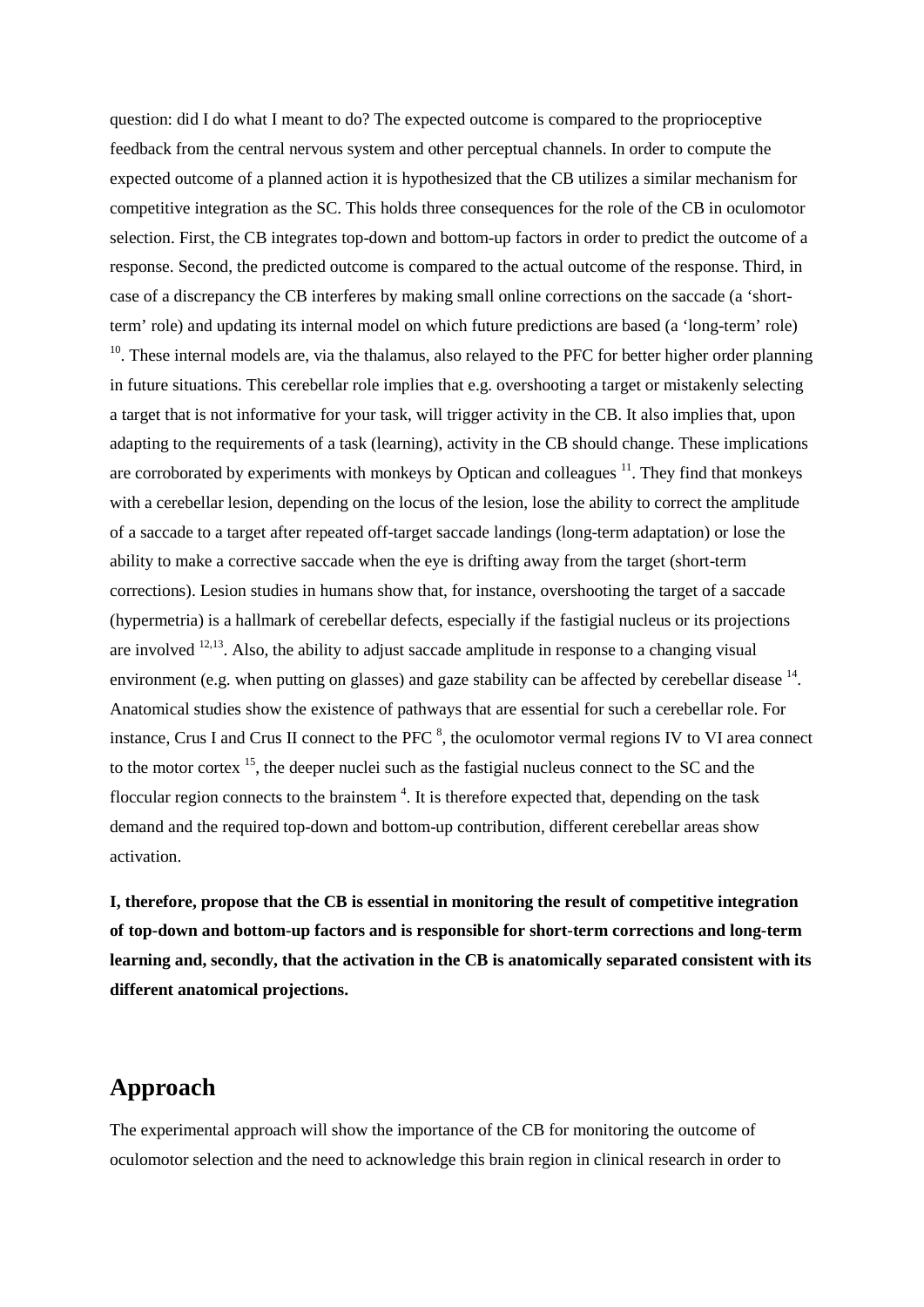develop treatment and therapies for patients with oculomotor problems. This project will apply a wide range of behavioral oculomotor selection paradigms to establish which cerebellar regions are involved in oculomotor selection. In order to investigate the cerebellar role, high resolution functional magnetic resonance imaging (fMRI) will be combined with online eye tracking measuring e.g. saccade endpoint, saccade trajectory and reaction time.

The fMRI data will be acquired on the state-of-the-art 7 Tesla (7T) MRI scanner in the University Medical Center in Utrecht (UMCU). Until recently it has been very difficult to obtain imaging data from the CB due to its high density and difficult anatomical location that embeds the region in blood vessels, fat, bone, muscular tissue and air cavities that produce many artifacts. The past year a new method has been developed using dual transmission and multi-element surface coils close to the head to reliably image the cerebellum at high resolution (up to  $0.5 \text{ mm}^3$ )  $^{16,17}$ . This resolution is high enough to visualize detailed anatomical features such as gray and white matter separations, folia, the vascular system and the smaller nuclei. By using fast acquisition sequences with sensitivity encoding (SENSE)  $18$  and three-dimensional segmented echo planar acquisition (3D-EPI)  $19,20$  spatial distortions are significantly reduced. This allows the detection of blood oxygen level dependent (BOLD) signal changes in response to different task demands in the dense, inhomogeneous and idiosyncratic anatomy of the CB. In collaboration with the Erasmus Medical Center in Rotterdam we have performed two successful pilot studies on saccade generation in the CB that combined fMRI and an MR-compatible eye tracker <sup>17</sup>. This combination allows us to make high quality images of activity related to saccade generation in the human CB.

The behavioral experiments will focus on inducing competition in oculomotor selection by manipulating bottom-up factors and top-down factors. Bottom-up factors will be manipulated, for instance, by changing the target location after saccade initiation (saccade adaptation paradigm, fig. 1a) or introducing pre-potent distractors (oculomotor capture paradigm, fig. 1b). Top-down manipulations includes influencing the expected target location (rule-learning paradigm, fig. 1c) and introducing a difficult task instruction in which reflexive and voluntary control of saccades are in competition (antisaccade paradigm, fig. 1d). In these experiments the short-term and long-term effects of oculomotor selection in the CB will be analyzed. It is also known that saccade reaction time (SRT) has a large influence on the extent to which top-down information can influence oculomotor competition <sup>21,22</sup>. The time-course of oculomotor competition in the CB will therefore be investigated by manipulating the timing of stimulus-driven and goal-driven saccades (global effect paradigm). These experiments will establish which cerebellar regions show activation due to oculomotor competition and what their role is in short-term and long-term control of oculomotor selection. Finally, in collaboration with Dr. Neggers (UMC Utrecht), it will be attempted to manipulate competitive integration in a transcranial magnetic stimulation experiment (TMS) targeting the cerebellar regions that have shown activity in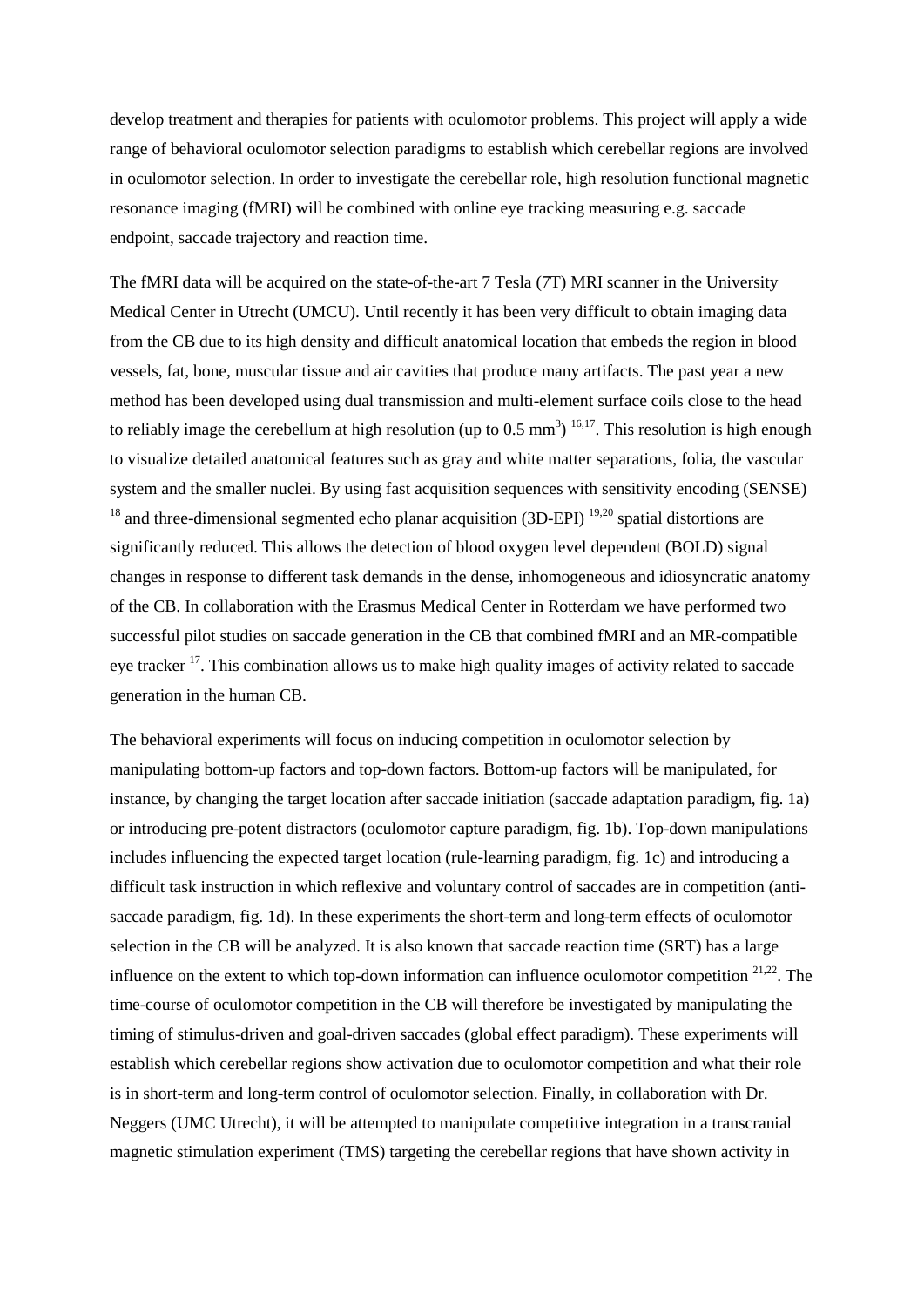



**Figure 1: saccade adaptation task (a), oculomotor capture task (b), rule learning task (c), anti-saccade task (d).**

The experimental approach will systematically focus on the research hypothesis by a four angled approach. First, a baseline of saccade activity in the CB will be established by performing an *antisaccade task* (fig. 1d) 23,24. This experiment tests the flexible control we have over oculomotor selection. It will answer the question which cerebellar regions are active during reflexive saccades towards a target (pro-saccades), voluntary saccades away from a target (anti-saccades) and erroneous reflexive saccades (making pro-saccade where an anti-saccade is required). In a second series of experiments the focus will be on investigating the role of the CB in online oculomotor corrections (short-term role). To this end an *oculomotor capture task* (fig. 1b) <sup>25</sup> and a *double step task* <sup>26</sup> will be conducted. The oculomotor capture task will show the effects of pre-potent bottom-up distractors on saccades that land on the distractor (capture saccades) and saccades that are corrected mid-flight (turnaround saccades) in contrast to correctly executed saccades. The double step task will shed light on the effects of a failure to inhibit reflexive saccades to a distractor by contrasting the corrected saccades (compensated saccades) against the saccades that are not corrected (non-compensated saccades) and reveals activity related to a quick corrective saccade in case of an initial error (double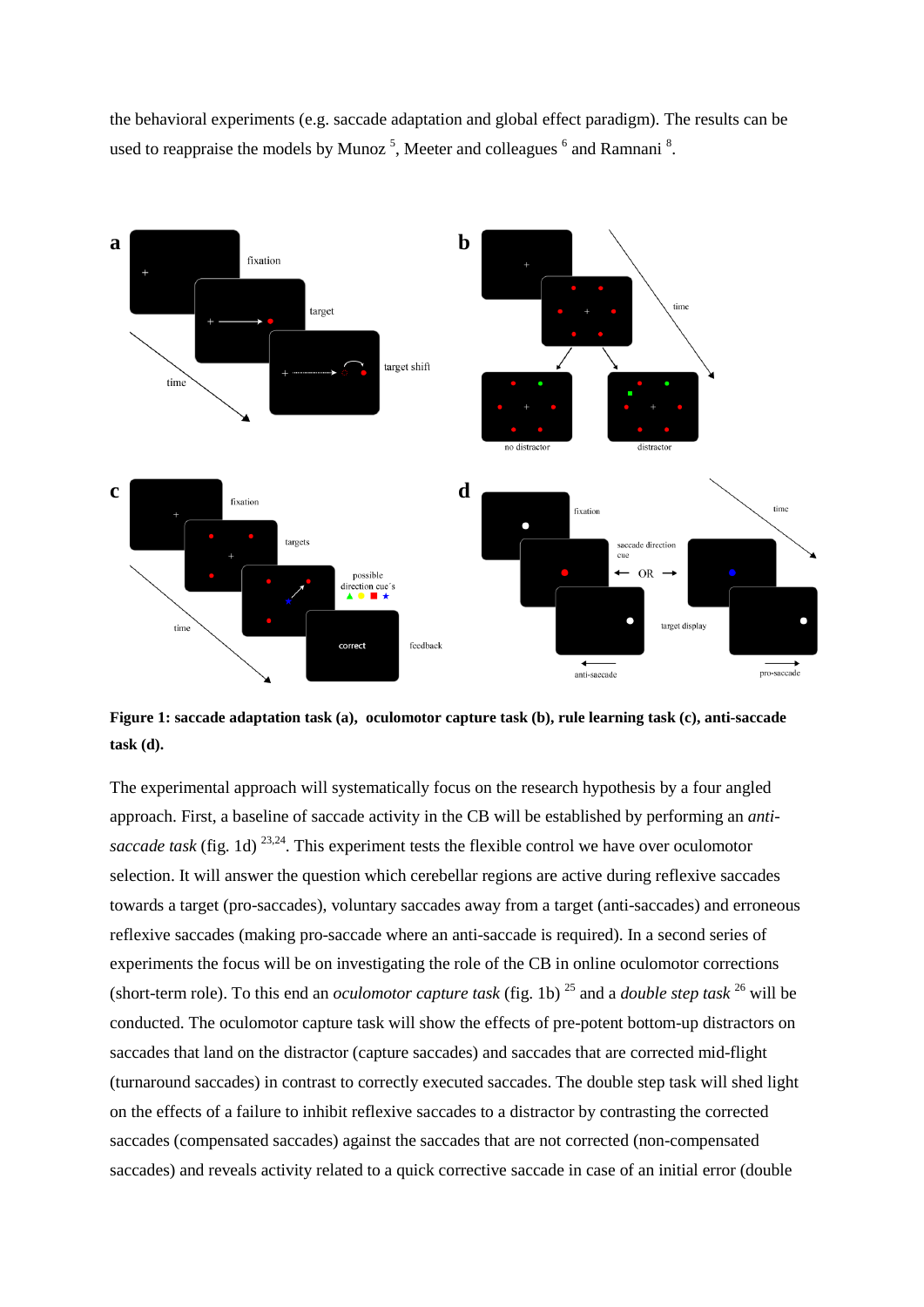step saccade). The third series of experiments will unravel the long-term role of the CB in oculomotor selection. The central question will be how cerebellar activity changes when we adapt oculomotor selection under changing conditions. A *saccade adaptation task* (fig. 1a)  $^{27}$  will show the process of adapting saccade amplitude when the saccade target jumps to a different location after the initiation of a saccade. A *rule-learning task* (fig. 1c) <sup>28</sup> in which rules have to be learned based on feedback will focus on top-down components in oculomotor selection such as expectation and experience. A *global effect task* <sup>22</sup> will establish whether activity transfers to other anatomical regions depending on the amount of voluntary control we have over oculomotor selection. Finally, TMS can be applied to stimulate the cerebellar regions that have been identified in the previous experiments. This noninvasive method can be used to either suppress or enhance the contribution of top-down and bottomup components in cerebellar monitoring of competitive integration. For instance, inhibition of topdown components should alter the voluntary control over saccades and increase the percentage of capture and turnaround saccades in the oculomotor capture task  $^{29}$ . Or, during an adaptation task, the ability to adapt to a target shift can be flawed by applying TMS to regions that are involved in improving internal cerebellar models based on bottom-up information 30.

**Table 1: The primary focus of the proposed experiments. Relevant cerebellar regions for each category are in italics. global**

|                                      | Short-term role (online corrections) | Long-term (learning and adapting) |
|--------------------------------------|--------------------------------------|-----------------------------------|
|                                      | <b>Fastigial nuclei</b>              | Crus I and II                     |
| <b>Bottom-up factors (reflexive)</b> | Oculomotor capture task (fMRI)       | Adaptation task (fMRI)            |
| <b>Floccular region</b>              | Double step task                     | Adaptation task (TMS)             |
|                                      | Oculomotor capture task (TMS)        |                                   |
| <b>Top-down factors (voluntary)</b>  | Anti-saccade task                    | Rule-learning task                |
| Cruss I and II                       |                                      |                                   |
| Time-course                          | Global effect task                   | Global effect task                |

**Word count: Research Topic 929**

**Word count: Approach 1065**

**Total word count Research Topic and Approach: 1994** *(max. 2000 words)*

### **Time plan**

*Give a practical timetable over the grant period, max. half a page.*

|                                            | 2014 | 2015 |  | 2016 |  |  | $-201^{-}$ |  |  |
|--------------------------------------------|------|------|--|------|--|--|------------|--|--|
| Anti-saccade experiment                    |      |      |  |      |  |  |            |  |  |
| Article $1 -$ Oculomotor control in the CB |      |      |  |      |  |  |            |  |  |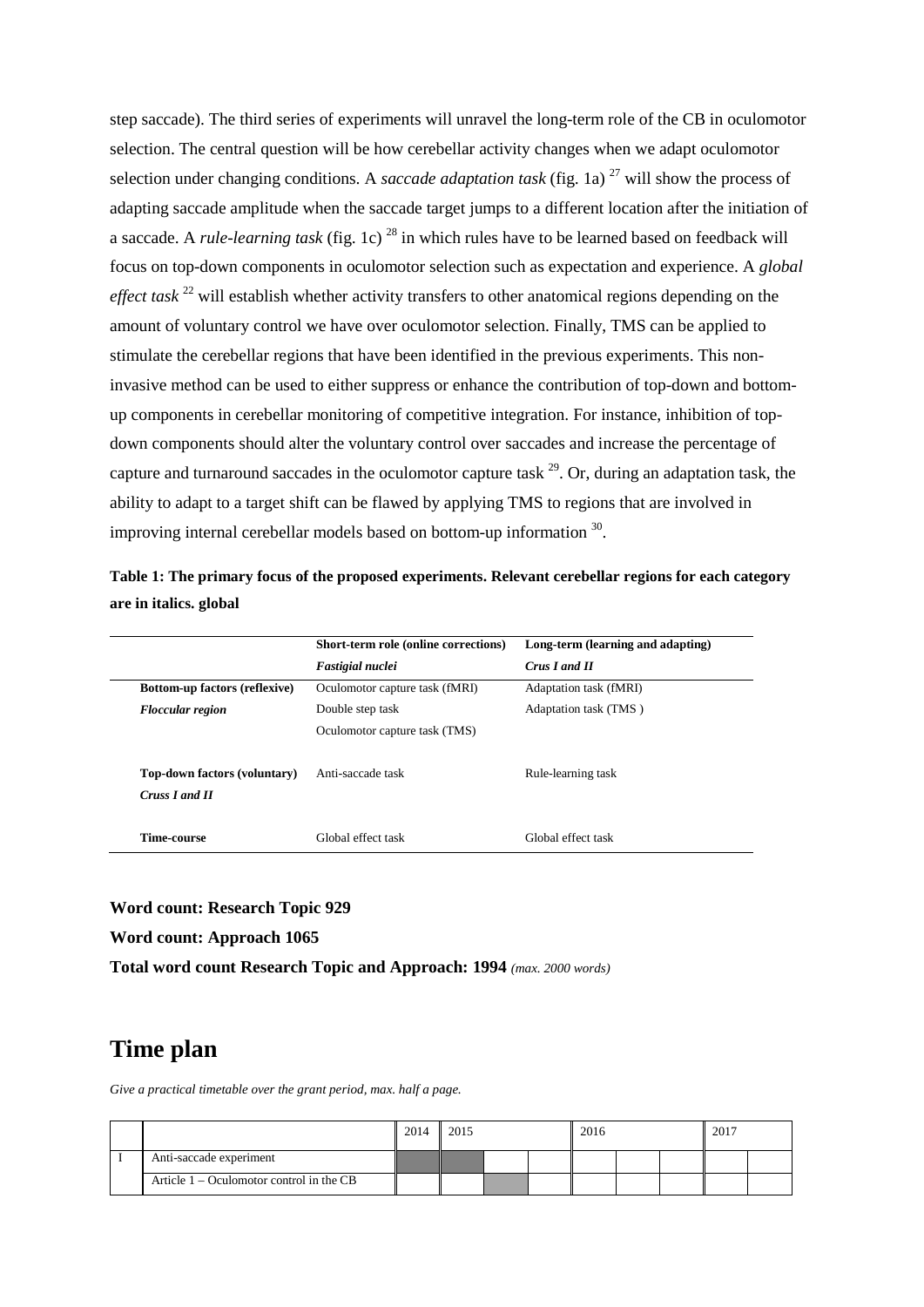| $\mathbf{I}$ | Oculomotor capture experiment                   |  |  |  |  |  |
|--------------|-------------------------------------------------|--|--|--|--|--|
|              | Double step experiment                          |  |  |  |  |  |
|              | First knowledge exchange meeting                |  |  |  |  |  |
|              | Article 2 – Online monitoring and correction of |  |  |  |  |  |
|              | oculomotor selection in the CB                  |  |  |  |  |  |
|              | Present at ECEM 2015                            |  |  |  |  |  |
| III          | Saccade adaptation experiment                   |  |  |  |  |  |
|              | Rule-learning experiment                        |  |  |  |  |  |
|              | Article 3 – The role of the CB in learning and  |  |  |  |  |  |
|              | adaptation                                      |  |  |  |  |  |
|              | Global effect experiment                        |  |  |  |  |  |
|              | Second knowledge exchange meeting               |  |  |  |  |  |
|              | Present at SFN 2016                             |  |  |  |  |  |
|              | Article 4 – The time course of bottom-up and    |  |  |  |  |  |
|              | top-down cerebellar activity                    |  |  |  |  |  |
| IV           | <b>TMS</b>                                      |  |  |  |  |  |
|              | Article 5 – TMS and oculomotor selection        |  |  |  |  |  |
|              | Present at HBM 2017                             |  |  |  |  |  |
|              | Third knowledge exchange meeting                |  |  |  |  |  |
|              | Write dissertation                              |  |  |  |  |  |

# **Dissertation, scientific output and output related to knowledge utilization**

|        | Output                                                           | Number | Expected year of publication |
|--------|------------------------------------------------------------------|--------|------------------------------|
| X      | Articles in refereed journals                                    | 5      | 2014 (1), 2015 (2), 2016 (2) |
| $\Box$ | Articles in non-refereed journals                                |        |                              |
| $\Box$ | <b>Books</b>                                                     |        |                              |
| $\Box$ | Book chapters                                                    |        |                              |
| X      | Dissertation                                                     |        | 2017                         |
| П      | Conference papers                                                |        |                              |
|        | Output related to knowledge exchange and impact (please specify) |        |                              |
| $\Box$ | Professional publications                                        |        |                              |
| $\Box$ | Other scientific output                                          |        |                              |
| П      | Publications aimed at general public                             |        |                              |

# **Knowledge exchange and impact**

*Address the potential and implementation of knowledge exchange and impact (Max. 500 words or no more than 1 page, for assistance see paragraphs 4.2 and 6.2 of the brochure)*

*Potential*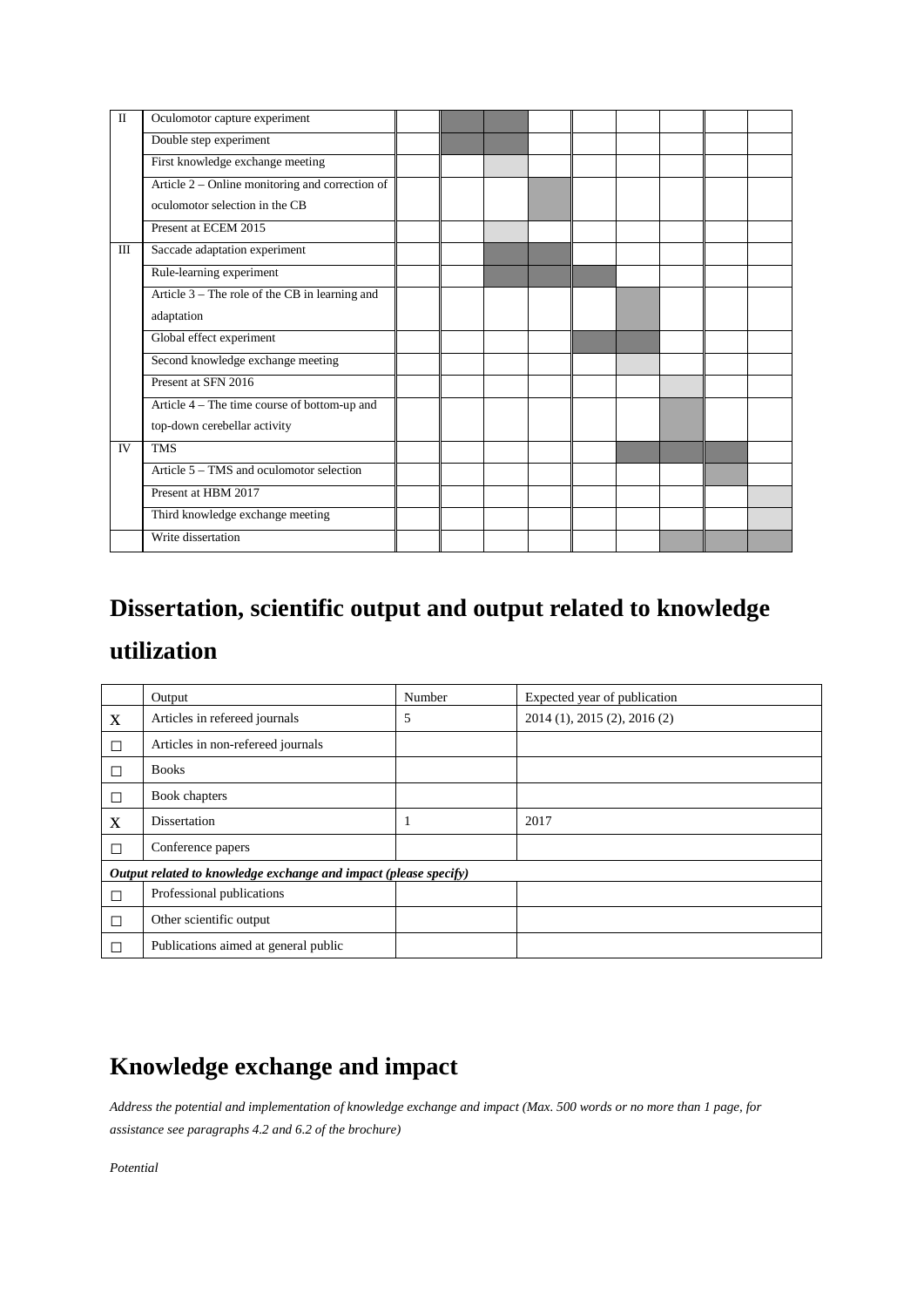- *Describe what the project's contribution is to society and/or to other scientific domains;*
- *Describe who will benefit from the project's results and why;*

*Implementation*

- *Describe how the project's result will be disseminated of potential users;*
- *Describe, if available, the project team's expertise on knowledge exchange and impact and how it will be deployed to enhance knowledge exchange and impact of results;*
- *Describe how potential users of the project's results will be included;*
- *Describe when the project's result are ready for use by third parties within and outside the academic sector;*

*In the case of research that does not lend itself to knowledge utilisation as described in the aforementioned terms, the researcher is requested to briefly explain why he/she believes that knowledge utilisation is not applicable to the proposed research. In that case you don't need to address implementation.*

#### *Clinical applications*

Providing better insight and knowledge about the cerebellar contributions to the oculomotor selection is important to developing new and better diagnosis, therapy and treatment for a wide range of patients with congenital and acquired cerebellar malfunctions. Among which:

Cerebellar lesions<sup>31</sup>

Huntingtons desease 32

Cerebellar atrophy<sup>33</sup>

Joubert syndrome <sup>34</sup>

Fetal Alcohol Spectrum Disorder<sup>35</sup>

Through yearly knowledge exchange meetings clinical researchers will be kept informed about the result of this project. The project partners will actively approach researchers that might benefit from a knowledge exchange. Two researchers, Dr. T. Nijboer (revalidatie centrum De Hoogstraat) and Dr. H. Kroes (UMCU, medical genetics), have already expressed their interest and have been recruited for attending the meetings. To embed the empirical knowledge in a clinical context the project partners are available for advice on setting up research that involves cerebellar patients.

#### *Dissemination of knowledge*

This project is a cooperation between Utrecht University and the University Medical Center Utrecht where the 7 Tesla MRI facility is located. The project is also a knowledge exchange between the project partners and the Erasmus Medical Center in Rotterdam that assisted in developing the fMRI acquisition sequences and eye tracking validation.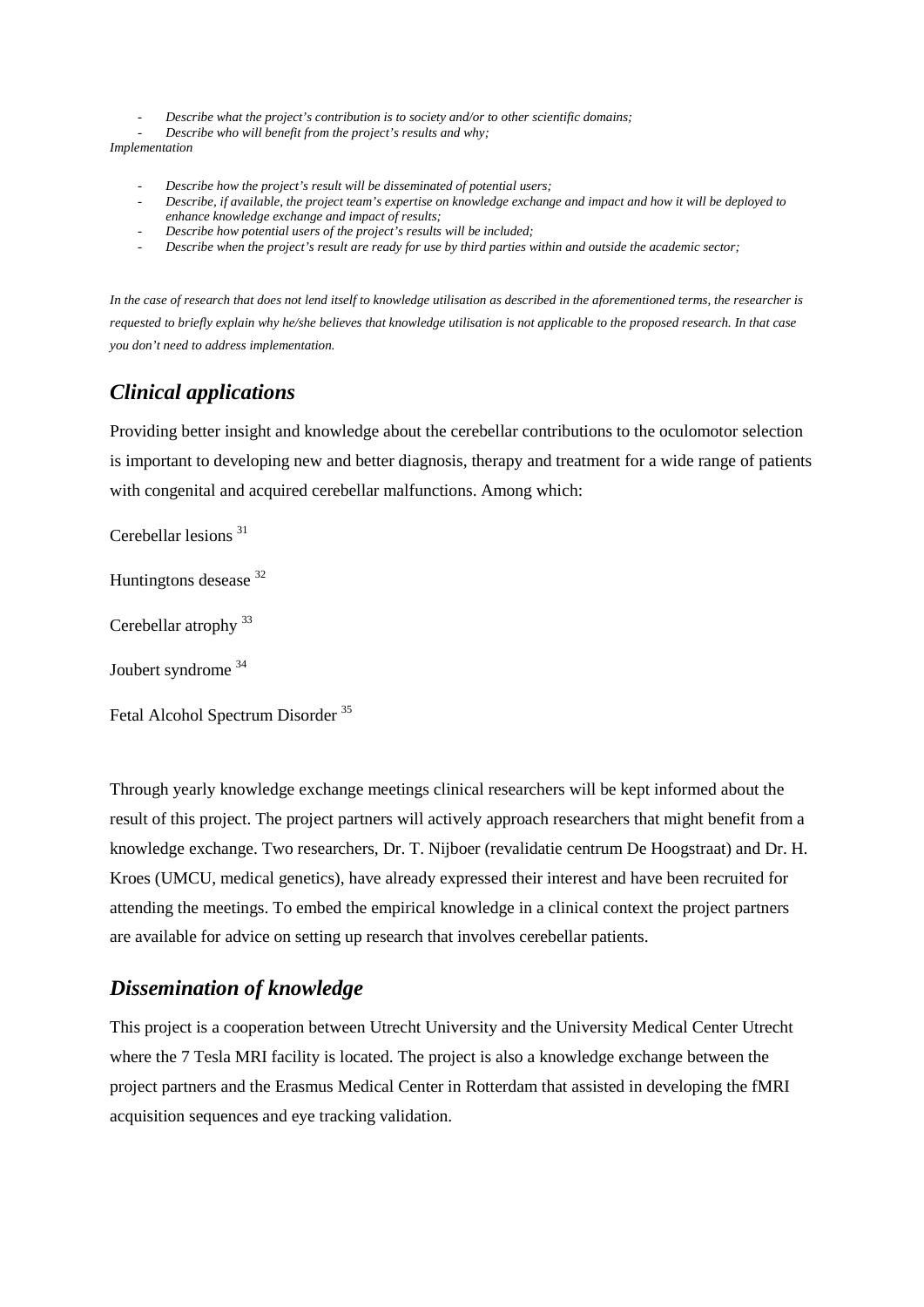Results of this project will be presented at European Conference for Eye Movements, Human Brain Mapping and the Society for Neuroscience conference.

### *Marketing*

The method of combining (f)MRI and eye tracking that will be refined during the course of this project is especially relevant to neuromarketing research. Eye tracking has long since been a valued method of measuring consumers' responses to marketing stimuli. In recent years neuroimaging techniques have been added to the methodological repertoire of marketing researchers in testing the effectiveness of e.g. advertisement and product presentation. Combining eye tracking and imaging is a valuable and timesaving addition to the current repertoire. Also, the increased knowledge attained during this project about what 'captures the eye' and how exogenous and endogenous factors influence what we look at can be applied in product design and retail layout. In order to make methods and the acquired knowledge available to neuromarketing researchers results will be published in open access journals as much as possible.

**Word count Knowledge exchange and impact: 357** *(max. 500)*

# **Summary of requested funding**

| <b>Personnel</b> |                                       |
|------------------|---------------------------------------|
| PhD student      | 3 years full time including bench fee |

| <b>Research costs</b>                                               | In $k \in$    |
|---------------------------------------------------------------------|---------------|
| Scanning facilities                                                 | 8.5           |
| Adaptation of surface coils for imaging the PFC                     |               |
| Eye tracker supports to attach eye tracker to different coil setups | $0.5^{\circ}$ |
|                                                                     |               |
| Total costs requested ( $k \oplus$                                  | 10            |

*The total amount of requested Research cost and Costs for knowledge exchange and impact cannot exceed 10,000 €. See also paragraph 3.2 of the brochure. Do not include the PhD candidate's expenses on attending conferences, costs on producing the dissertation and the defence ceremony, as these are covered by the bench fee.*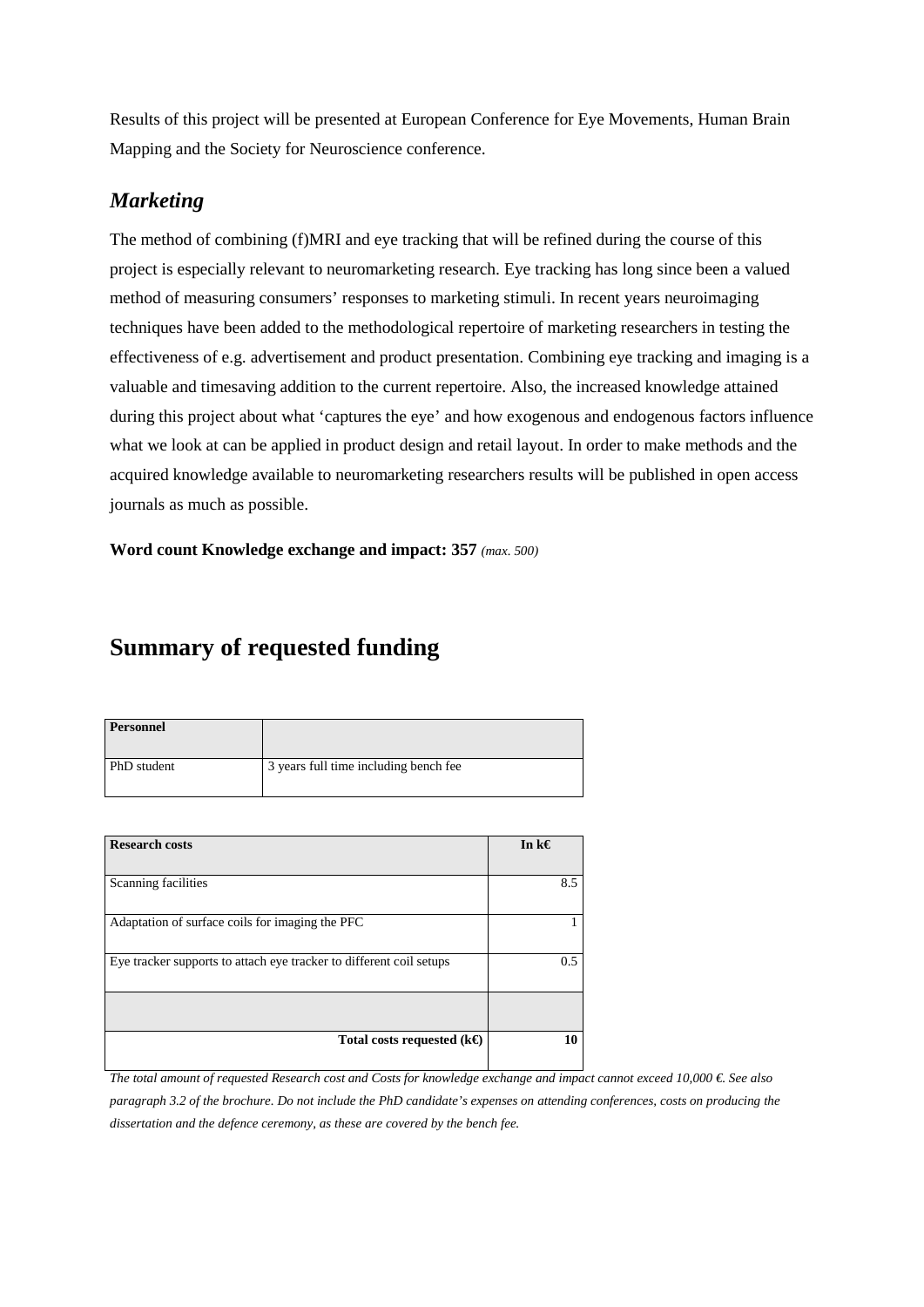## **Motivation for the requested budget**

*Please provide a motivation for the (specified) Research costs and Costs for knowledge utilisation mentioned above.* 

Research costs will comprise of the cost for:

- using the 7 Tesla MRI facility in the UMCU at 350  $\in$ hour (8.5 k $\in$ )
- adapting RF coils used to image the cerebellum for use on other brain areas including the prefrontal areas by the UMCU coil lab (1 k $\Theta$ )
- eye tracker supports to attach the eye tracker to different coil setups fabricated by the medical technology department of the UMCU (0.5  $k \in$ )

### **Literature references** *(max 35)*

1. Findlay JM. Global visual processing for saccadic eye movements*. Vision Res* 1982;22(8):1033-45.

2. Jay MF, Sparks DL. Sensorimotor integration in the primate superior colliculus. II. Coordinates of auditory signals*. J Neurophysiol* 1987;57(1):35-55.

3. Tipper SP, Howard LA, Jackson SR. Selective reaching to grasp: Evidence for distractor interference effects*. Visual Cognition* 1997;4(1):1-38.

4. Voogd J, Schraa-Tam CKL, van der Geest JN, De Zeeuw CI. Visuomotor cerebellum in human and nonhuman primates*. The Cerebellum* 2012;11(2):392-410.

5. Munoz DP. Commentary: saccadic eye movements: overview of neural circuitry*. Prog Brain Res* 2002;140:89-98.

6. Meeter M, Van der Stigchel S, Theeuwes J. A competitive integration model of exogenous and endogenous eye movements*. Biol Cybern* 2010;102(4):271-91.

7. Schraa-Tam CKL, van Broekhoven P, van der Geest JN, Frens MA, Smits M, van der Lugt A. Cortical and cerebellar activation induced by reflexive and voluntary saccades*. Experimental Brain Research* 2009;192(2):175-87.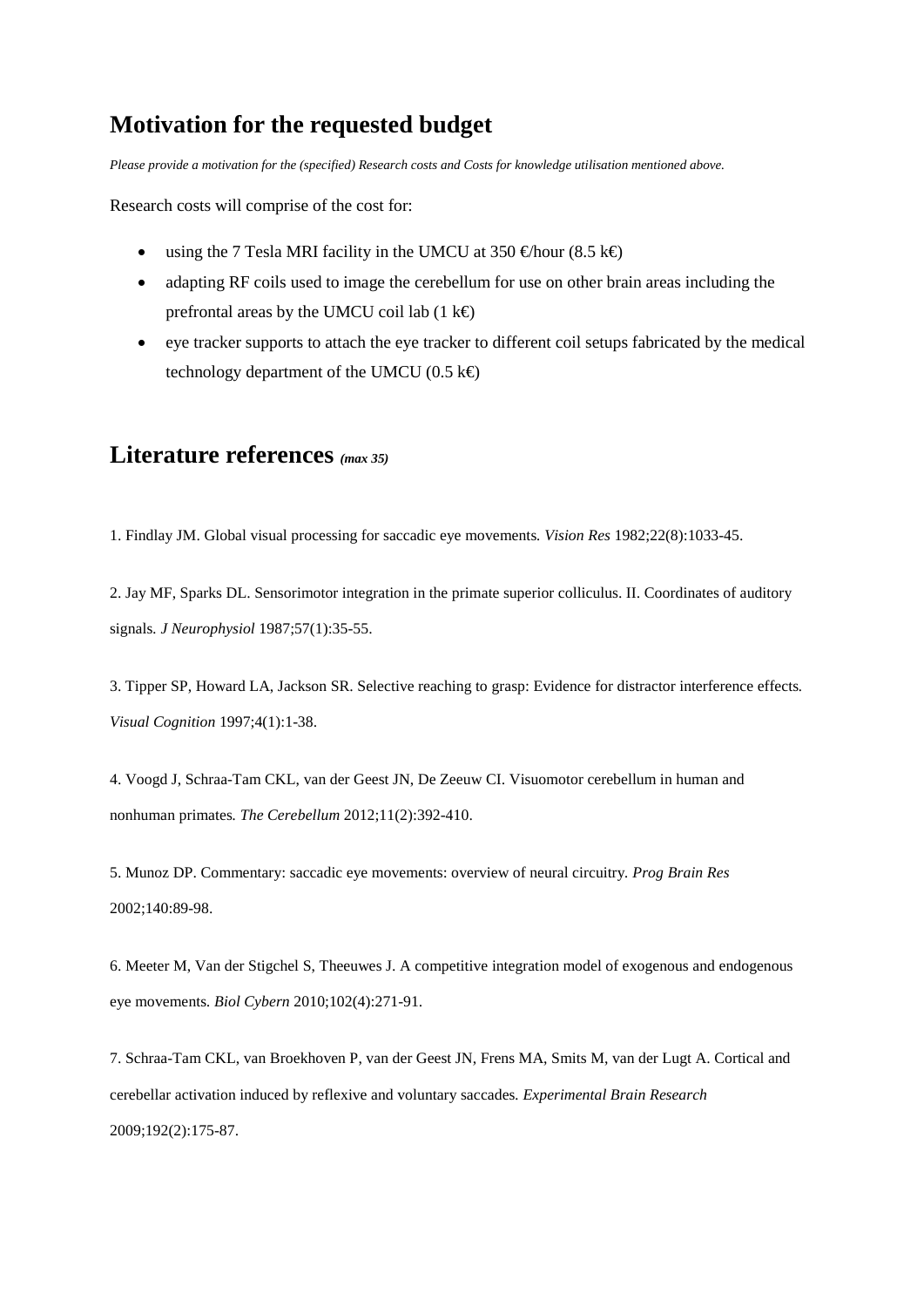8. Ramnani N. The primate cortico-cerebellar system: anatomy and function*. Nature Reviews Neuroscience* 2006;7(7):511-22.

9. Shadmehr R, Smith MA, Krakauer JW. Error correction, sensory prediction, and adaptation in motor control*. Annu Rev Neurosci* 2010;33:89-108.

10. Robinson FR, Fuchs AF. The role of the cerebellum in voluntary eye movements*. Annu Rev Neurosci* 2001;24(1):981-1004.

11. Optican LM, Robinson DA. Cerebellar-dependent adaptive control of primate saccadic system*. J Neurophysiol* 1980;44(6):1058-76.

12. Leigh RJ, Zee DS. *The neurology of eye movements.* Oxford University Press New York; 1999.

13. Robinson FR, Straube A, Fuchs AF. Role of the caudal fastigial nucleus in saccade generation. II. Effects of muscimol inactivation*. J Neurophysiol* 1993;70(5):1741-58.

14. Takagi M, Zee DS, Tamargo RJ. Effects of lesions of the oculomotor vermis on eye movements in primate: saccades*. J Neurophysiol* 1998;80(4):1911-31.

15. Kelly RM, Strick PL. Cerebellar loops with motor cortex and prefrontal cortex of a nonhuman primate*. The Journal of Neuroscience* 2003;23(23):8432-44.

16. Petridou N, Italiaander M, Bank BL, Siero JCW, Luijten PR, Klomp DWJ. Pushing the limits of high‐ resolution functional MRI using a simple high‐density multi‐element coil design*. NMR Biomed* 2013;26(1):65- 73.

17. Batson MA, Petridou N, Klomp DWJ, Neggers SFW. Imaging motor subsystems in the cerebellum at 7 Tesla. in preparation;.

18. Pruessmann KP, Weiger M, Scheidegger MB, Boesiger P. SENSE: sensitivity encoding for fast MRI*. Magnetic Resonance in Medicine* 1999;42(5):952-62.

19. Poser B, Koopmans PJ, Witzel T, Wald LL, Barth M. Three dimensional echo-planar imaging at 7 Tesla*. Neuroimage* 2010;51(1):261-6.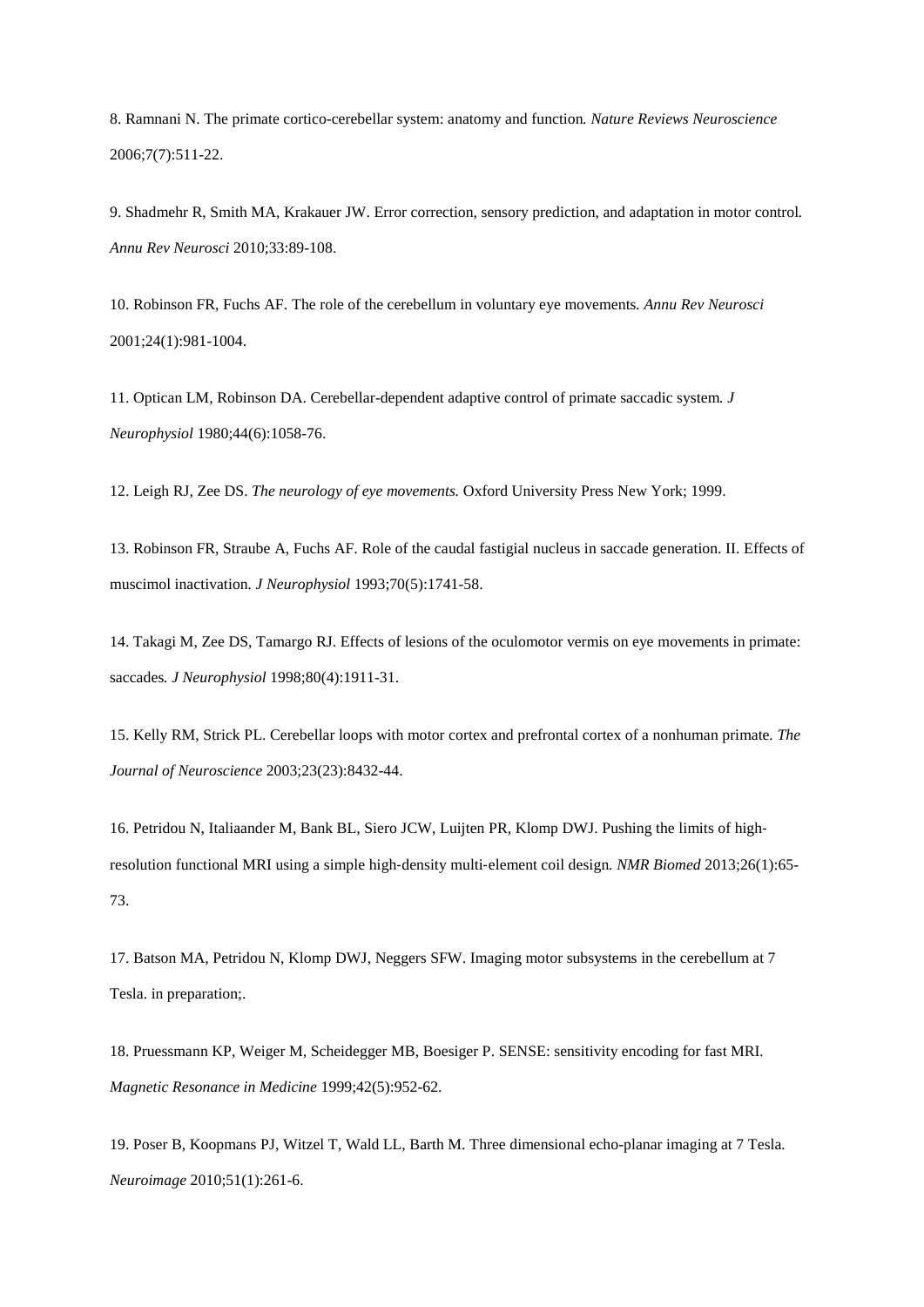20. Neggers SFW, Hermans EJ, Ramsey NF. Enhanced sensitivity with fast three-dimensional blood-oxygenlevel‐dependent functional MRI: comparison of SENSE–PRESTO and 2D‐EPI at 3 T*. NMR Biomed* 2008;21(7):663-76.

21. Van Zoest W, Donk M, Theeuwes J. The role of stimulus-driven and goal-driven control in saccadic visual selection. *Journal of Experimental Psychology: Human Perception and Performance; Journal of Experimental Psychology: Human Perception and Performance* 2004;30(4):746.

22. Heeman J, Theeuwes J, Van der Stigchel S. The time course of top-down control on saccade averaging*. Vision Research* submitted.

23. Hallett P. Primary and secondary saccades to goals defined by instructions*. Vision Res* 1978;18(10):1279-96.

24. Ford KA, Goltz HC, Brown MR, Everling S. Neural processes associated with antisaccade task performance investigated with event-related FMRI*. J Neurophysiol* 2005;94(1):429-40.

25. Theeuwes J, Kramer AF, Hahn S, Irwin DE. Our eyes do not always go where we want them to go: Capture of the eyes by new objects*. Psychological Science* 1998;9(5):379-85.

26. Sharika K, Ramakrishnan A, Murthy A. Control of predictive error correction during a saccadic double-step task*. J Neurophysiol* 2008;100(5):2757-70.

27. McLaughlin SC. Parametric adjustment in saccadic eye movements*. Percept Psychophys* 1967;2(8):359-62.

28. Lie C, Specht K, Marshall JC, Fink GR. Using fMRI to decompose the neural processes underlying the Wisconsin Card Sorting Test*. Neuroimage* 2006;30(3):1038-49.

29. Bosch SE, Neggers SFW, Van der Stigchel S. The role of the frontal eye fields in oculomotor competition: Image-guided TMS enhances contralateral target selection*. Cerebral Cortex* 2013;23(4):824-32.

30. Panouillères M, Neggers SFW, Gutteling TP, Salemme R, Van der Stigchel S, van der Geest JN, et al. Transcranial magnetic stimulation and motor plasticity in human lateral cerebellum: dual effect on saccadic adaptation*. Hum Brain Mapp* 2012;33(7):1512-25.